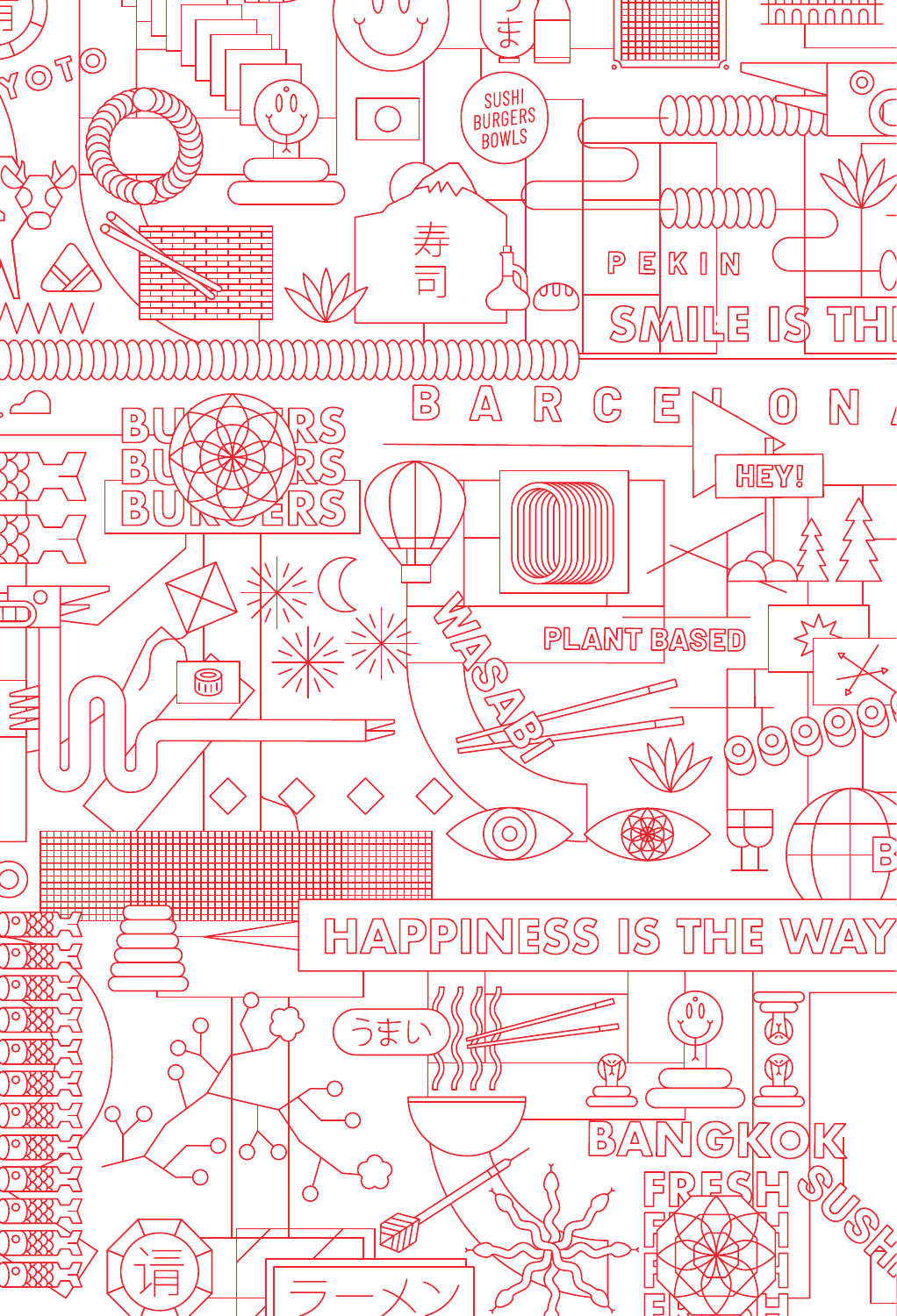# BEST TAPAS THIS SIDE OF BEIJING

### OISHI BROCCOLI — 5.90€

Stir fried broccoli with goma ponzu sauce and toasted cashew nuts.

Allergens: sesame, soy and nuts.

## PANKO SPRING ROLLS — 8.90€

Our crunchy, panko-fried spring "rolls" served with sweet chilli sauce.

Allergens: gluten, mushrooms, soy and chilli.

#### TERIYAKI GYOZAS — 8.50€

## Shiitake, cabbage and ginger gyozas with teriyaki sauce and garlic chilli paste.

Allergens: gluten, mushrooms, soy and chilli.

## KOREAN BRAVAS — 6.50€

Spiced potatoes with garlic mayo sauce, cilantro and kimchi.

Allergens: soy and chilli.

#### WASABI CROQUETTES — 6.50€

Potato, edamame and tamarind croquettes with wasabi mayo.

Allergens: gluten, soy, nuts and mustard.

## TIGER CEVICHE  $-7.50 \in$

Leek, carrot spaghetti & kale ceviche served with fried corn and "tiger milk".

Allergens: celery and chilli.

### AVOCADO KATSU SANDO — 9.90€

Japanese bikini with artisan bread, avocado, secret sauce marinated jackfruit, codium seaweed and lettuce.

Allergens: gluten, sesame and soy.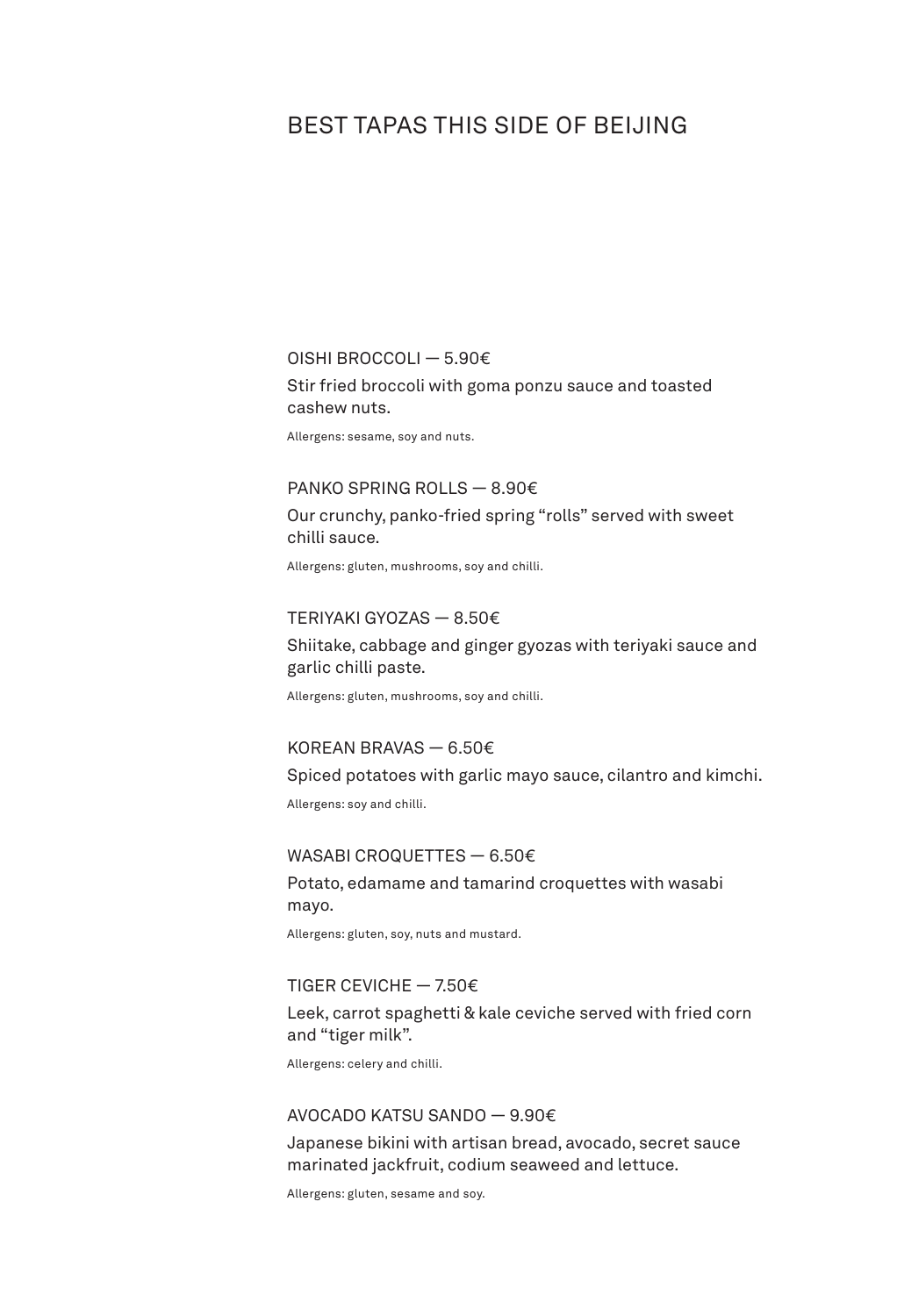## SIGNATURE PLANT BASED SUSHI

## MOVING MOUNTAIN NIGIRI — 4 PCS — 9.90€

The famous Moving Mountain burger turned into a nigiri. Traditional sushi rice, Moving Mountain "meat", seaweed, roasted red pepper and garlic mayo sauce.

Allergens: gluten, mushrooms, mustard and soy.

#### "CHICKEN" GUNKAN  $-$  4 PCS  $-$  10.50 $\epsilon$

Meet our "chicken" gunkan maki with black rice, alga nori, Heura "chicken", cucumber, red onion, tapioca's caviar and mayo sauce.

Allergens: soy.

## GREEN DRAGON ROLL — 8 PCS — 14.90€

Delicious and festive urumaki sushi roll. Black rice, seaweed, asparagus, mushrooms, rocket, avocado, smoked mayo.

Allergens: mushrooms, soy and chilli.

### CLIFF'S FAVOURITE KIMCHI TOFU ROLL  $-$  8 PCS  $-$  14.50 $\epsilon$

Simply the best uramaki sushi roll. Traditional sushi rice, seaweed, roasted aubergine, marinated tofu, cucumber, kimchi, pink tahini sauce.

Allergens: soy, chilli and sesame.

#### ROCK & ROLL  $-$  8 PCS  $-$  14.90 $\epsilon$

Our "meaty" uramaki sushi roll. Traditional sushi rice, seaweed, Moving Mountain "meat", caramelized onion, cucumber, tapioca caviar, roasted tomato, garlic mayo sauce.

Allergens: gluten, mushrooms and soy.

### SWEET & SPICY ROLL — 8 PCS — 10.50€

The perfect bite and the most popular hosomaki roll. Black rice, seaweed, dried tomato, roasted tomato, red pepper, cucumber, toasted panko, korean chili sauce.

Allergens: mustard, soy, nuts and chilli.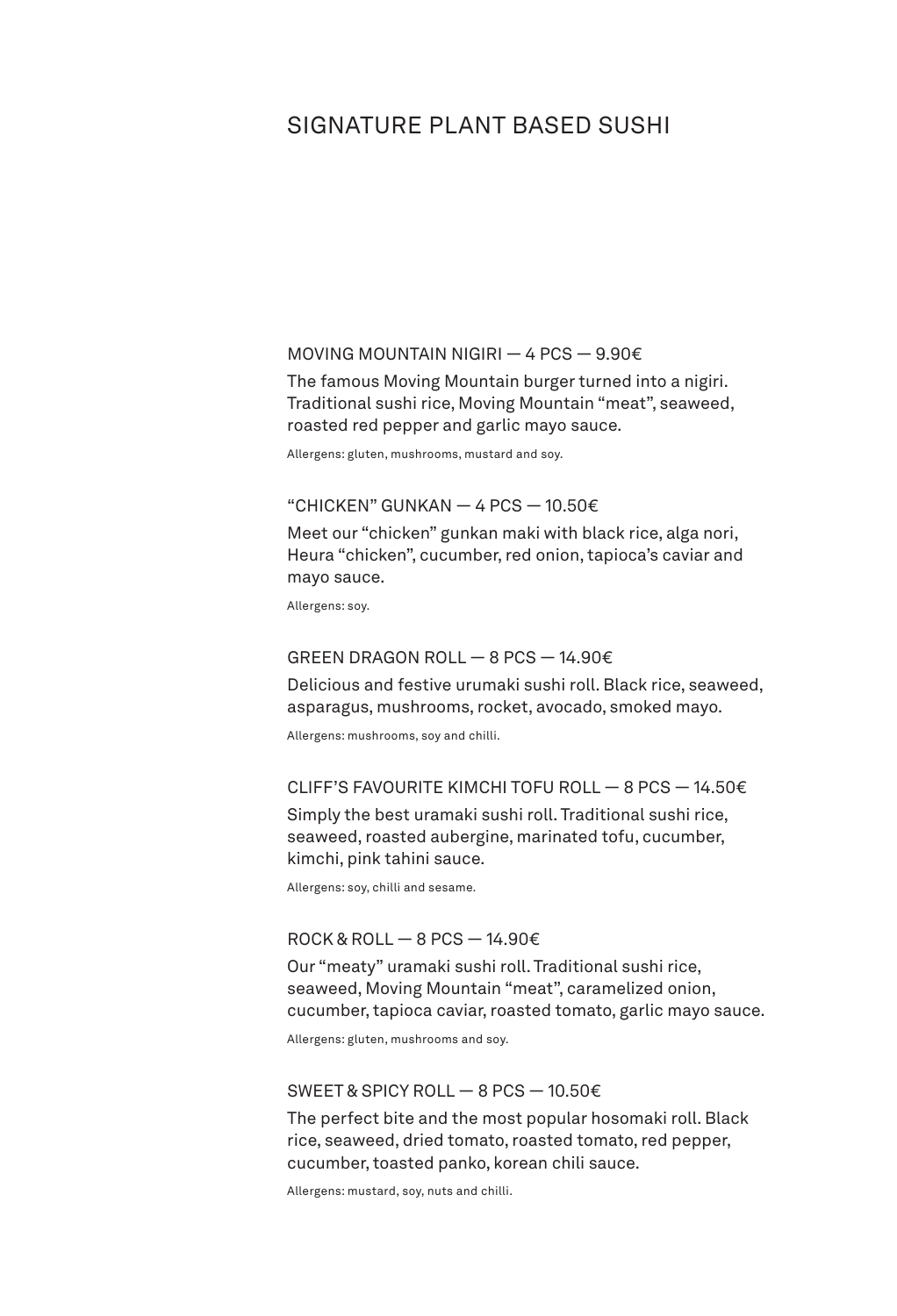# BOWLS & BURGERS

#### KISS ME RAMEN!  $-$  14.90€

Super smooth and creamy ramen with udon noodles, dashi's soup, shiitake, broccoli, tofu, coconut cream and alga nori.

Allergens: gluten, mushrooms, sesame, soy and chilli.

## PAD SA THAI  $-$  14.50 $\in$

Rice noodles, carrots, broccoli, beansprouts, toasted peanuts, tamarind sauce. Served with tempura tofu skewers and satay sauce.

Allergens: nuts, chilli, soy and peanuts.

## BANH MI, THAI INSPIRED BURGER — 15.50€

Asian style burger: okonomiyaki bread, world famous Moving Mountain patty, kimchi, satay sauce, rocket salad, mayo. Served with fried potatoes and garlic mayo sauce.

Allergens: gluten, mushrooms, peanuts, soy, chilli and nuts.

## DESSERTS

#### MS. SACHER WENT TO JAPAN — 6.90€

Can a Sacher become japanese? Chocolate biscuit, cherry & ginger jam with dark chocolate topping.

Allergens: gluten and sulfits.

## PASSION FRUIT & MANGO LASSI MOUSSE — 6.50€

Creamy mango mousse filled with passion fruit puree on a coconut cookie base.

Allergens: gluten, sulfits and nuts.

DESORIENTE'S FAMOUS PLANT BASED SNICKERS — 3.50€ Chocolate bar filled with nougat, caramel and salted crushed peanuts.

Allergens: peanuts.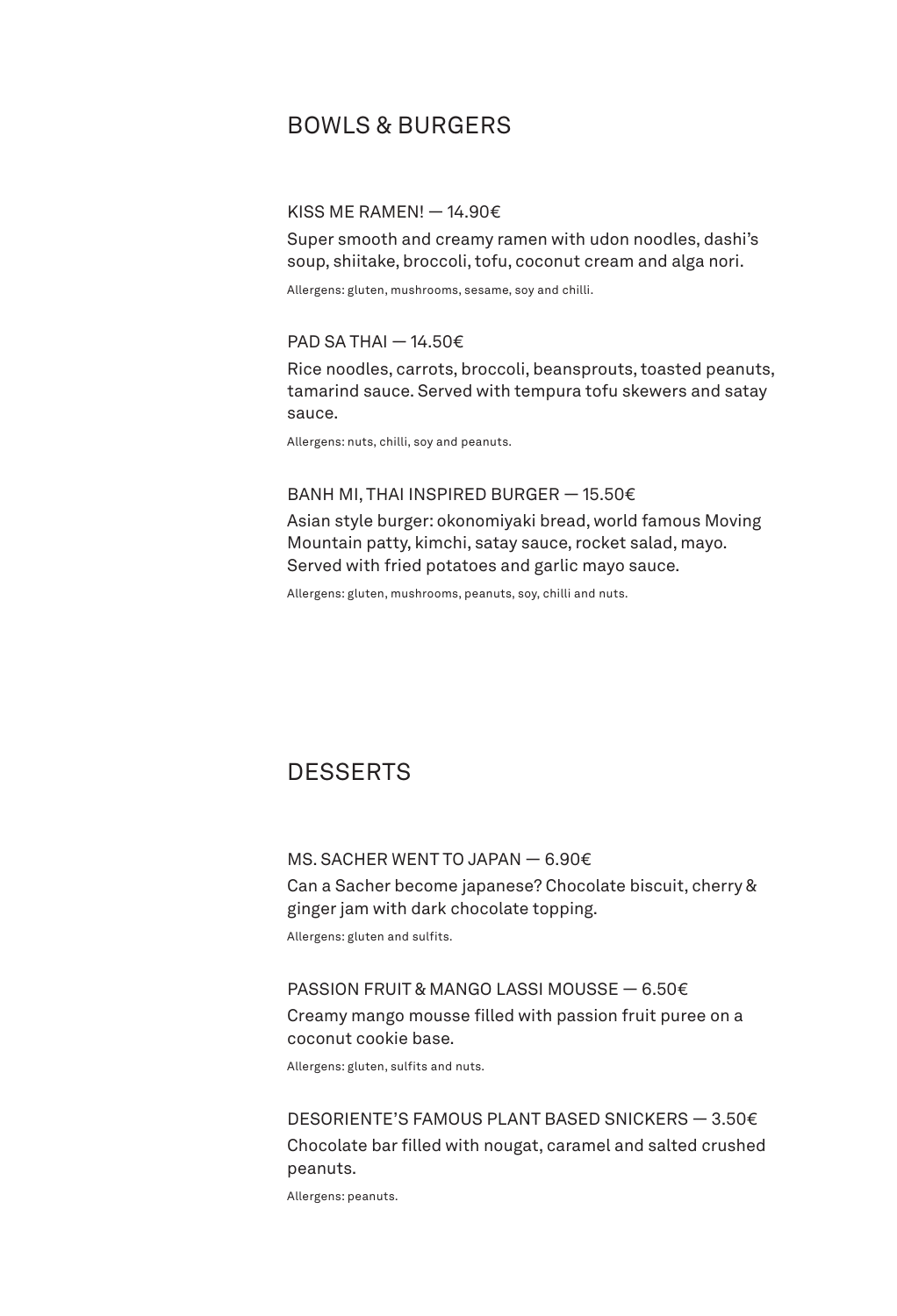## ANYTIME COCKTAILS & APERITIVES

TAMARIND MOJITO — 7.00€ Tamarind, lime, mint, turmeric, rum.

PASSION FRUIT MARGARITA — 8.00€ Passion fruit, carrot, mustard, lime, agave, tequila.

PINEAPPLE MOSCOW MULE — 7.00€ Ginger & basil Tepache, vodka.

PIÑA COLADA — 7.50€ Coconut milk & passion fruit foam, chai tea, rum.

APEROL SPRITZ WENT TO ASIA — 6.50€ Aperol, cava and orange foam.

SAKE VERMUT — 6.00€ Vermouth, sake, white bitter and jasmine tea.

## FRESH & HEALTHY

BUBBLE CHAI TEA (HOT/COLD) — 4.00€ Chai tea with coconut milk & passion fruit foam.

HOUSE GINGER BEER — 4.50€ Ginger and basil tepache.

PASSION FRUIT LEMONADE — 4.50€ Lemon, passion fruit, agave.

SEASONAL KOMBUCHA — 3.90€ Home-made Kombucha.

## BEERS

TURIA — Glass: 2.40€ / Med: 3.60€ ESTRELLA — Bottle: 3.30€ ASAHI — Bottle: 4.00€